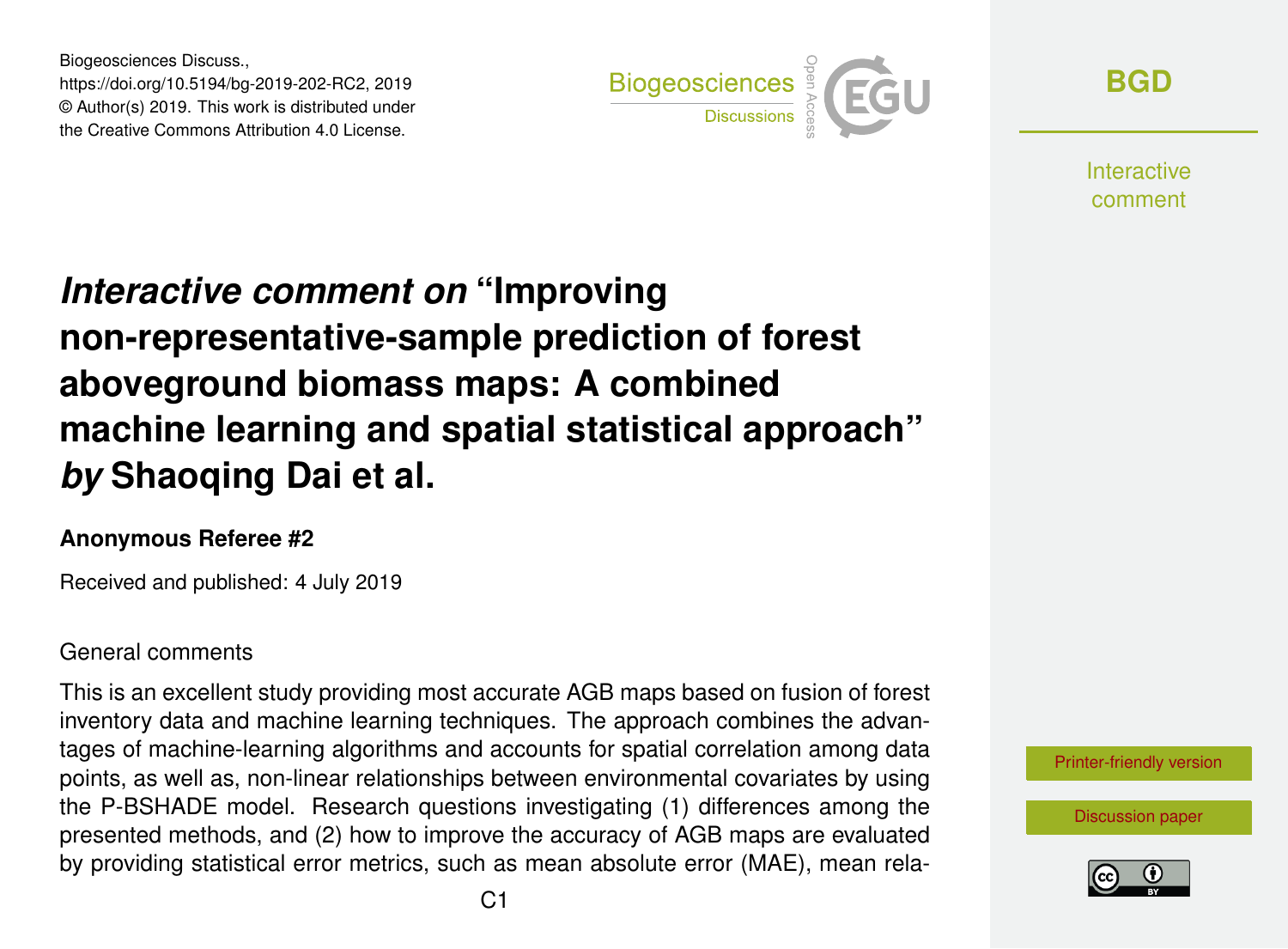tive error (MRE) and root means squarer error (RMSE). Based on evaluation of these metrics results suggest that among the different methods random forest (RF) in combination with the spatially explicit model produce the highest prediction accuracy for AGB maps and show that in comparison to traditionally applied allometric models estimates are congruent, but differ in local spatial distribution of AGB. Hence, these results indicate that the proposed method based on non-representative sample prediction of AGB maps should be capable of accounting for spatial heterogeneity of AGB and thus could enhance prediction accuracy of AGB maps.

#### Specific comments

Although this study introduces a very promising methodology – which due to a combination of machine-learning methods with spatial explicit statistical models, should be capable of resolving problems, such as non-linearity, complexity and spatial heterogeneity commonly comprised in available datasets based due to non-representative sampling of forest inventory plots – there are some minor issues that could be addressed:

(1) Given the fact that environmental parameters (i.e. meteorological variables are missing from the analysis the suitability of the proposed technique for forecasting AGB under future climate scenarios cannot be evaluated.

(2) Therefore, this does not allow to infer conclusions about the behavior of nonstationary systems, such as the response of global forest AGB to climatic signals.

(3) However, under steady-state assumptions, the presented approach can be used to derive management plans based on more accurate assessment of AGB from nonrepresentative sampling plots, which can be compared among different geographic regions.

Nevertheless, after accounting for these minor issues this study should represent a valuable asset to the available literature focusing on improving prediction accuracy of

# **[BGD](https://www.biogeosciences-discuss.net/)**

Interactive comment

[Printer-friendly version](https://www.biogeosciences-discuss.net/bg-2019-202/bg-2019-202-RC2-print.pdf)

[Discussion paper](https://www.biogeosciences-discuss.net/bg-2019-202)